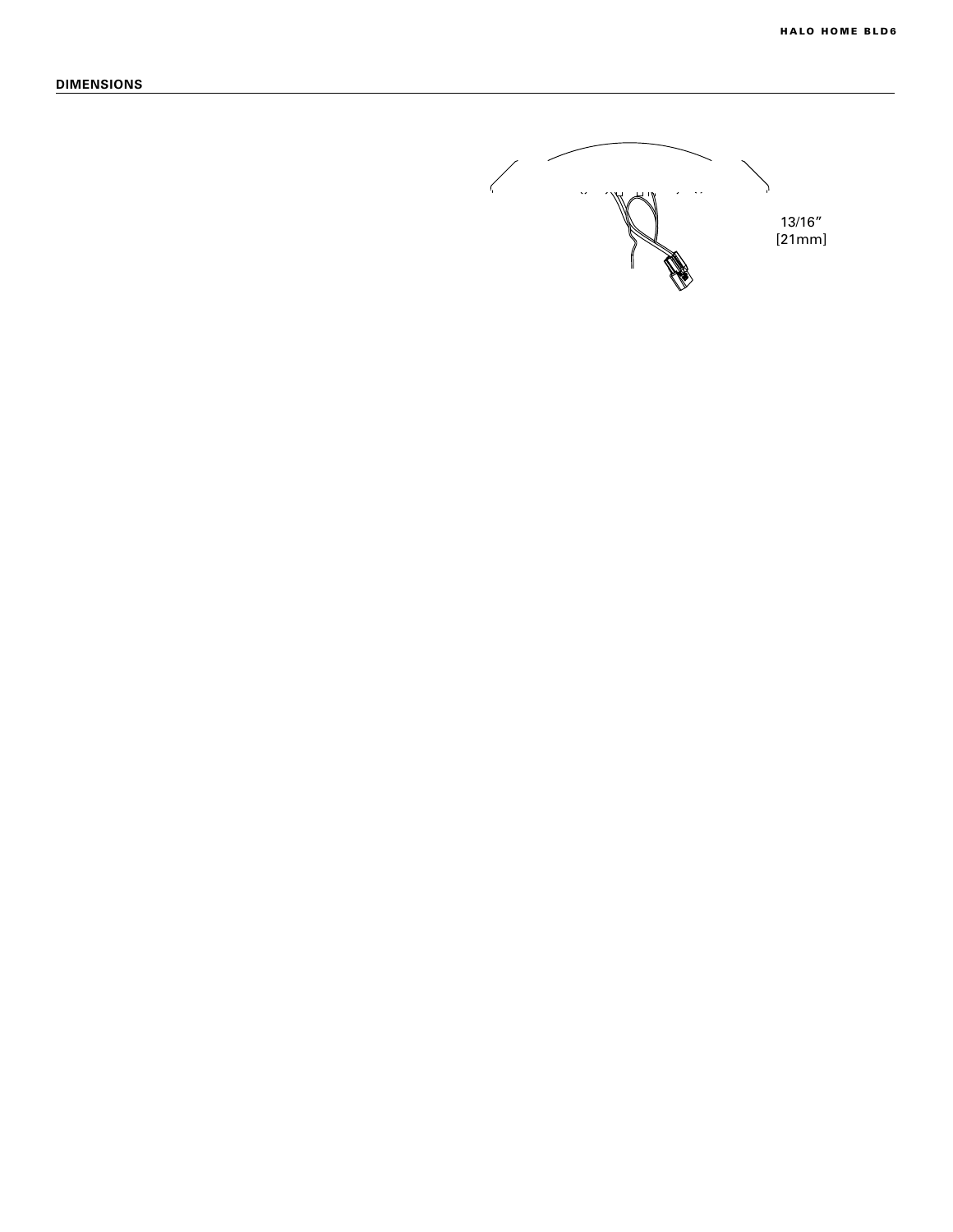## **HALO HOMET**

### **HOUSING COMPATIBILITY**

The BLD6 is UL Certified for use with any 5 or 6 inch diameter recessed housing constructed of steel or aluminum with an internal volume that exceeds 107.9 in3 in addition to those noted below. Note: Some other's housings require installation with included friction clips.

#### **Compatible Halo LED Housings with LED luminaire connector (high-efficacy compliant)**

| <b>HALO</b><br>LED | <b>Recessed</b><br><b>Can Size</b> | <b>Catalog Number</b>                                                                               |
|--------------------|------------------------------------|-----------------------------------------------------------------------------------------------------|
|                    | 5"                                 | H550ICAT, H550RICAT, E550ICAT,<br>E550RICAT                                                         |
|                    | 6"                                 | H750ICAT, H750RICAT, H750T,<br>H750RINTD010, H750TCP, H2750ICAT,<br>H2750RICAT, E750ICAT, E750RICAT |
|                    |                                    |                                                                                                     |

#### **Compatible Halo Incandescent E26 Screwbase Housings**

|             | 5" | H5ICAT, H5RICAT, H5ICATNB, H5T,<br>H5RT, H25ICAT, H25ICATNB, E5TAT,<br>E5RTAT, H5TNB, E5TATNB, E5ICAT,<br><b>E5RICAT, E5ICATNB</b>                                                                                                      |
|-------------|----|-----------------------------------------------------------------------------------------------------------------------------------------------------------------------------------------------------------------------------------------|
| <b>HALO</b> | 6" | H7ICAT, H7RICAT, H7ICT, H7RICT,<br>H7ICATNB, H7ICTNB, H7T,<br>H7RT, H7TNB, H7TCP, H7UICT,<br>H7UICAT, H27ICAT, H27RICAT,<br>H27T, H27RT, E7ICAT, E7RICAT,<br>E27ICAT, E27RICAT, E7ICATNB,<br>E7TAT, E7RTAT, E7TATNB, E27TAT,<br>E27RTAT |

#### **COMPATIBLE WITH EATON'S CROUSE-HINDS JUNCTION BOXES**



**TP316** for non-metallic cable 4" x 4" x 2-1/8" (102mm x 102mm x 54mm)



for metal clad cable 4" x 4" x 2-1/8" (102mm x 102mm x 54mm)

- **TP316** for non-metallic cable
- **TP317** for metal clad cable
- UL Listed
- Refer to www.crouse-hinds.com

#### **COMPATIBLE WITH MANY OTHER JUNCTION BOXES\***



**4" octagon light fixture/fan steel box** 4" x 4" x 2-1/8" (102mm x 102mm x 54mm)



**4" round new work non-metallic light fixture/fan box** 4" diameter x 2-3/16" (102mm x 56mm)



**4" octagon steel box** 4" x 4" x 1-1/2" (102mm x 102mm x 38mm)



**3-1/2" round new work non-metallic ceiling box** 3-1/2" diameter x 2-3/4" (89mm x 70mm)



**4" round new work non-metallic box with hanger bar assembly** 4" diameter x 2-3/16" (102mm x 56mm)



**4" square deep steel box** 4" x 4" x 2-1/8" (102mm x 102mm x 54mm)



**3-1/2" round old work non-metallic box** 4-1/4" O.D. flange, 3-1/2" I.D. x 2-5/8" (108mm O.D., 89mm I.D. x 67mm)



**4" square standard steel box** 4" x 4" x 1-1/2" (102mm x 102mm x 38mm)



**4" round surface mount box** 4" diameter x 1-1/2" (102mm x 38mm)





**Round ceiling pan** 4" diameter x 13/16" (102mm x 21mm) Note: only compatible with fixed CCT BLD606930

\*This is a representative list of compatible junction boxes only. Information contained in this literature about other manufacturers' products is from published information made available<br>by the manufacturer and is deemed